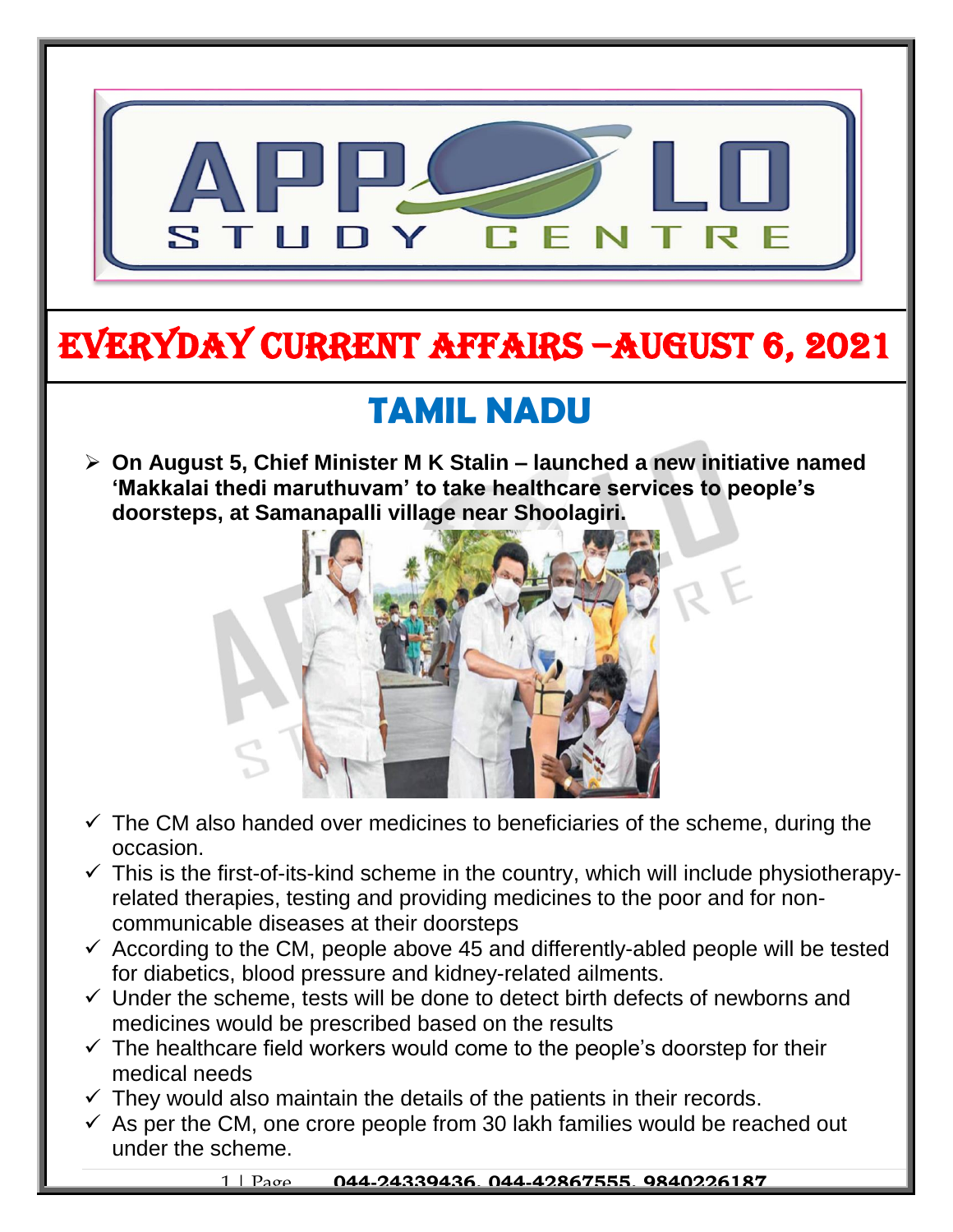- $\checkmark$  The CM also inaugurated the scheme in Madurai, Coimbatore, Salem, Thanjavur, Trichy, Tirunelveli and Chennai districts through video-conferencing.
- **The State government – has issued guidelines on August 5 to qualify for the best teacher awards**
- $\checkmark$  As per the order, a teacher should have conducted online classes or other modes of education to reach out to the students during the lockdown.
- $\checkmark$  The government issues Dr Radhakrishnan award to 385 teachers from primary and middle schools, high and higher secondary schools on the Teachers Day.
- $\checkmark$  The school education department issued fresh guidelines to form selection committees and to select teachers for the awards.
- $\checkmark$  The teachers should have worked to reduce the school dropouts and increase the enrollment and pass percentage and improve the education of backward students.
- $\checkmark$  Those teachers should not have any link with political parties.
- $\checkmark$  Further, they should have very good conduct and shouldn't have functioned with commercial interest
- $\checkmark$  The district level committee headed by the chief educational officer should nominate the teachers in the ratio of 1:2 towards the number of awards allotted to the district concerned.
- $\checkmark$  Teachers who have won national awards should also not be recommended.

#### **STATES**

- **On August 5, Assam and Mizoram - signed an agreement to keep their police and forest guards away from all the disputed inter-state border areas**
- $\checkmark$  After the meeting held in Aizawl, Assam withdrew a travel advisory issued on July 29 asking its citizens to avoid its neighbouring state
- $\checkmark$  Mizoram officially condoled the death of six Assam police personnel in the July 26 firing at Cachar district's Lailapur
- $\checkmark$  Last week, the Centre brokered an interim agreement, under which the states agreed to withdraw their police forces and allow central paramilitary troops to be deployed at the four-km disputed stretch till a permanent solution is found.
- $\checkmark$  But there was no concrete solution on border demarcation between the two states or ongoing economic blockade of Mizoram by some Assamese groups
- $\checkmark$  Assam districts of Cachar, Karimganj and Hailakandi share a 164.6km-long border with Mizoram's Aizawl, Kolasib and Mamit districts
- $\checkmark$  Mizoram follows an 1875 border agreement but Assam goes by a 1933 demarcation.
- $\checkmark$  As decided by the Union home ministry, neutral forces will remain in charge of the disputed zone in the three Barak Valley districts of Cachar, Karimganj and Hailakandi, and Mamit and Kolasib in Mizoram.
- $\checkmark$  The agreement followed several telephonic discussions between Mizoram CM Zoramthanga and his Assam counterpart Himanta Biswa Sarma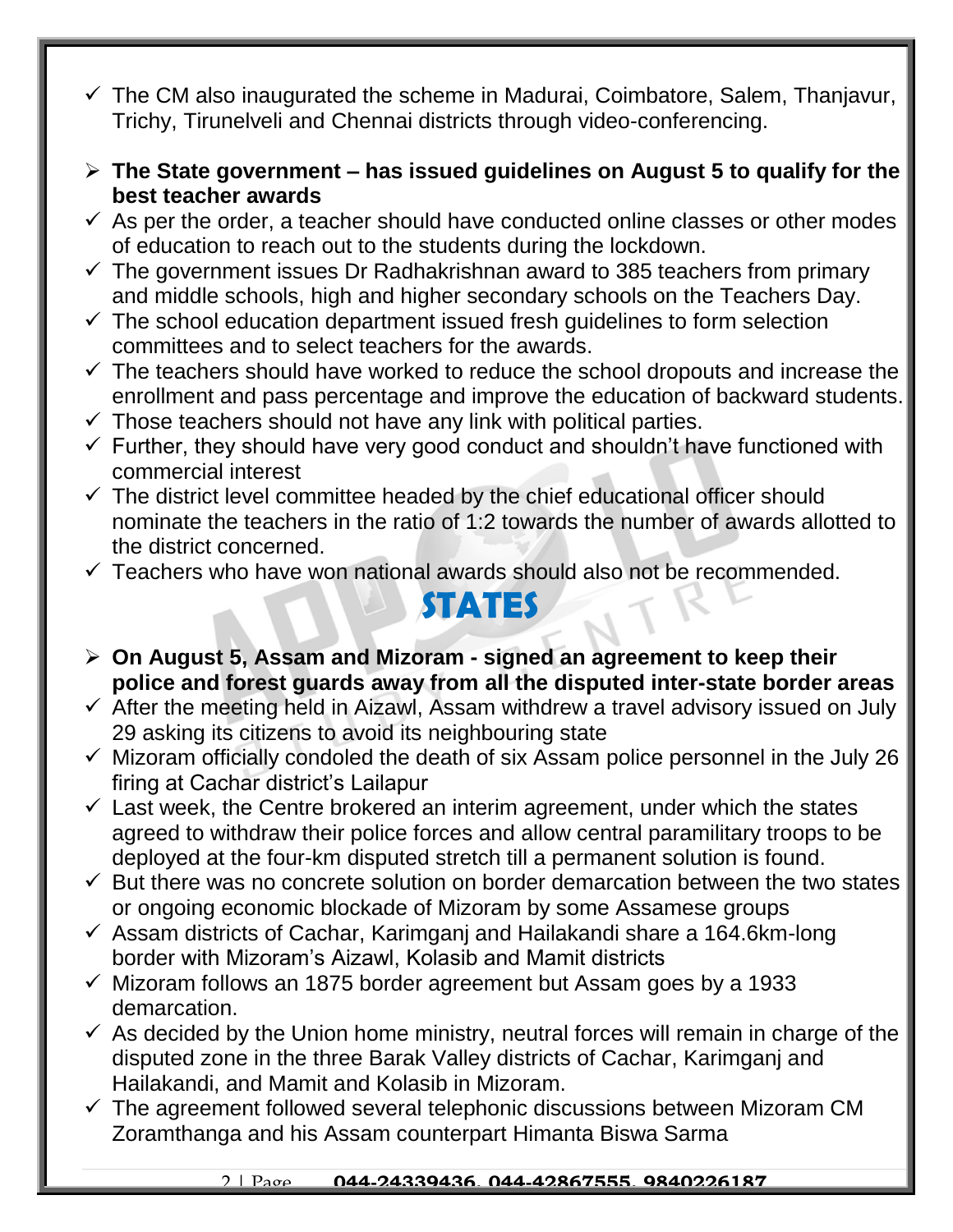$\checkmark$  The BJP rules Assam and the Mizo National Front, a part of the BJP-led North East Democratic Alliance, is in power in Mizoram

## **NATIONAL**

- **Finance and Corporate Affairs Minister Nirmala Sitharaman - introduced the Taxation Laws (Amendment) Bill in the Lok Sabha on August 5**
- $\checkmark$  The Taxation Laws (Amendment) Bill, 2021, seeks to nullify the tax claims raised based on retrospective use of an anti-evasion tax law amendment introduced in 2012
- $\checkmark$  As per the 2012 amendment, offshore transactions involving Indian assets, including those executed prior to the change in law, are taxable in India.
- $\checkmark$  According to the new bill, tax claims made on offshore transactions executed before 28 May 2012 will be nullified and any taxes already collected shall be repaid, without interest
- $\checkmark$  To be eligible, the concerned taxpayers would have to drop all pending cases against the government and promise not to make any demands for damages or costs.
- $\checkmark$  On 28 May 2012, the amendment to the Income Tax Act brought out by the previous United Progressive Alliance government came into effect
- $\checkmark$  However, offshore transactions involving Indian assets executed after 28 May 2012 are still taxable as there is no retrospective application of the law
- $\checkmark$  Former Finance Minister, the late Pranab Mukherjee, had introduced the retrospective taxation power to levy capital gains tax on transactions related to companies with underlying assets in India, though the buyer and seller may not have a direct presence in the country.
- $\checkmark$  The amendment came after the UPA government lost a case in the Supreme Court arising from Vodafone's acquisition of a 67% interest in Hutchison Essar from Hong Kong's Hutchison Whampoa in 2007 for \$11 billion.
- $\checkmark$  The Bill is likely to help settle disputes with Cairn Energy Plc, Vodafone Group Plc and 15 other companies over retrospective tax demands by the government.
- $\checkmark$  The government was ordered to return \$1.7 billion to Cairn Energy after it lost arbitration proceedings
- $\checkmark$  Vodafone Group also won a similar tax dispute with the government over a \$3 billion tax demand
- $\checkmark$  According to Finance Secretary T V Somanathan, total amount involved in all cases is about Rs 8,100 crore, with Rs 7,900 crore is related to Cairn dispute alone.

## **OBITUARY**

 **Former minister and AIADMK presidium chairman E Madhusudhanan (81 years) - died at a private hospital in Chennai on August 5 after a prolonged illness**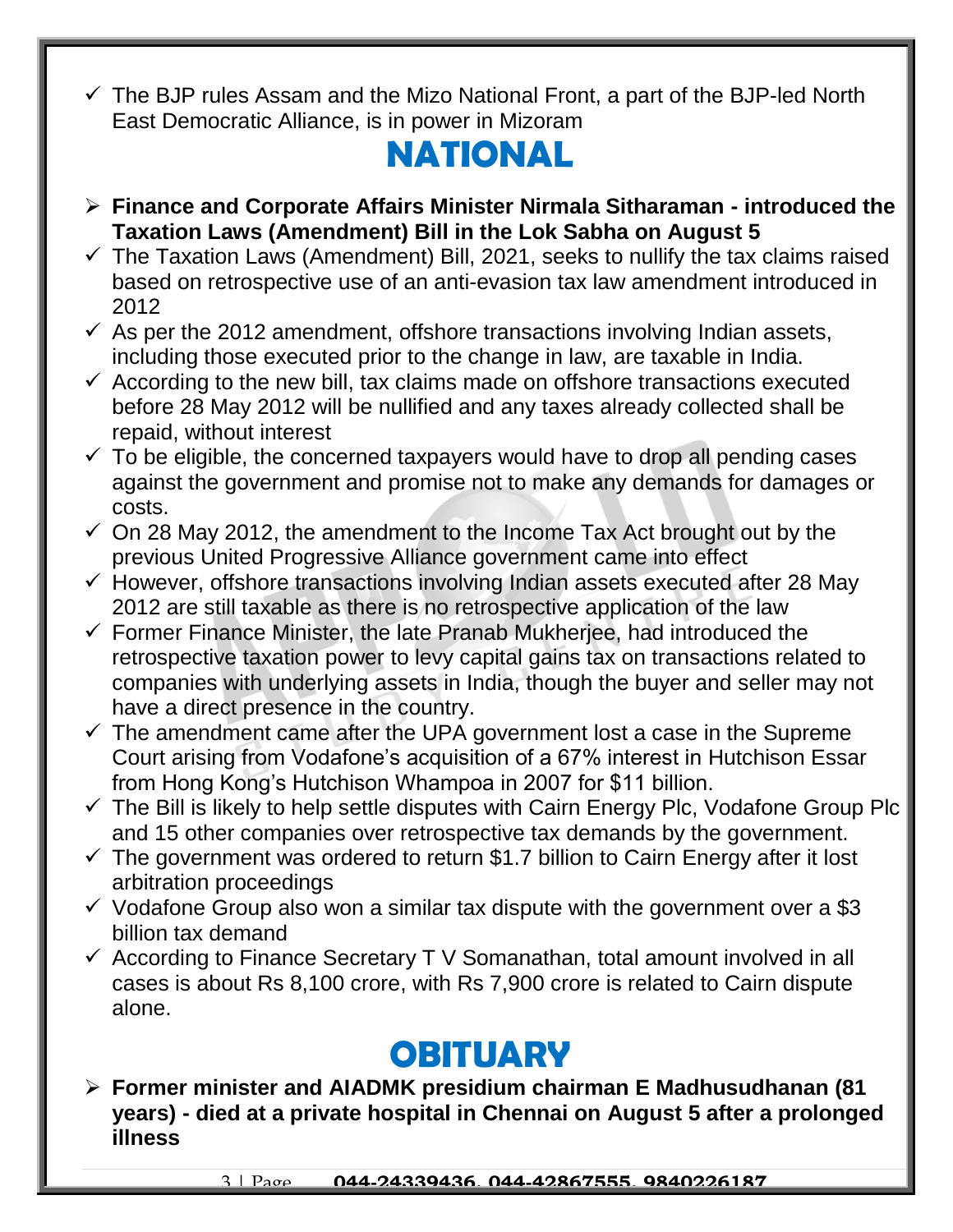

- $\checkmark$  AIADMK coordinator O Panneerselvam and joint coordinator Edappadi K Palaniswami condoled the death and the party has announced three-day mourning.
- $\checkmark$  An ardent loyalist of MGR and J Jayalalithaa, Madhusudhanan had been the presidium chairman of the party since 2007.
- $\checkmark$  He was one of the four officebearers who won the two-leaves symbol case in the EC in November 2017 which helped the unified party successfully complete its consecutive term in office.
- $\checkmark$  MGR nominated Madhusudhanan to the Madras Legislative Council in 1984.

 $\checkmark$  Elected for the first time as an MLA from Dr Radhakrishnan Nagar, Madhusudhanan was inducted into J Jayalalithaa's first cabinet in 1991 as Minister of handlooms and textiles

## **SPORTS**

 **India men's hockey team led by Manpreet Singh - defeated Germany 5-4 to win the bronze medal at the Tokyo Olympics on August 5, 2021**



 $\checkmark$  The last time India had won a medal in hockey was at the 1980 Moscow Games where they got the gold.